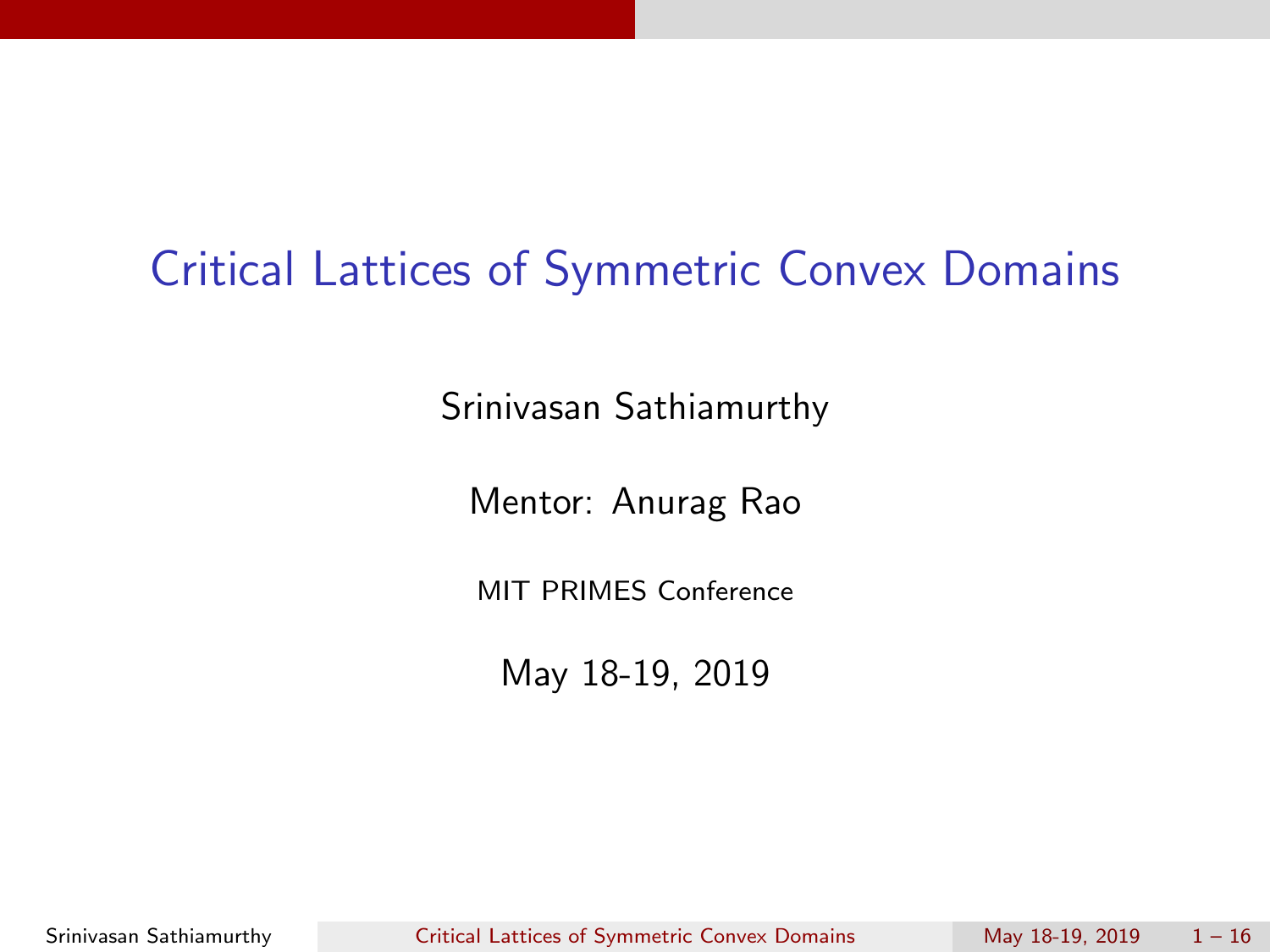# Convex Symmetric Domains in  $\mathbb{R}^2$

- **1** Symmetric about the Origin
- **2** Convex
- **3** Bounded
- 4 Nonempty Interior (Positive Area)







Example Non-example for property 2

Non-example for property 4

Srinivasan Sathiamurthy Critical Lattices of Symmetric Convex Domains May 18-19, 2019 2 – 16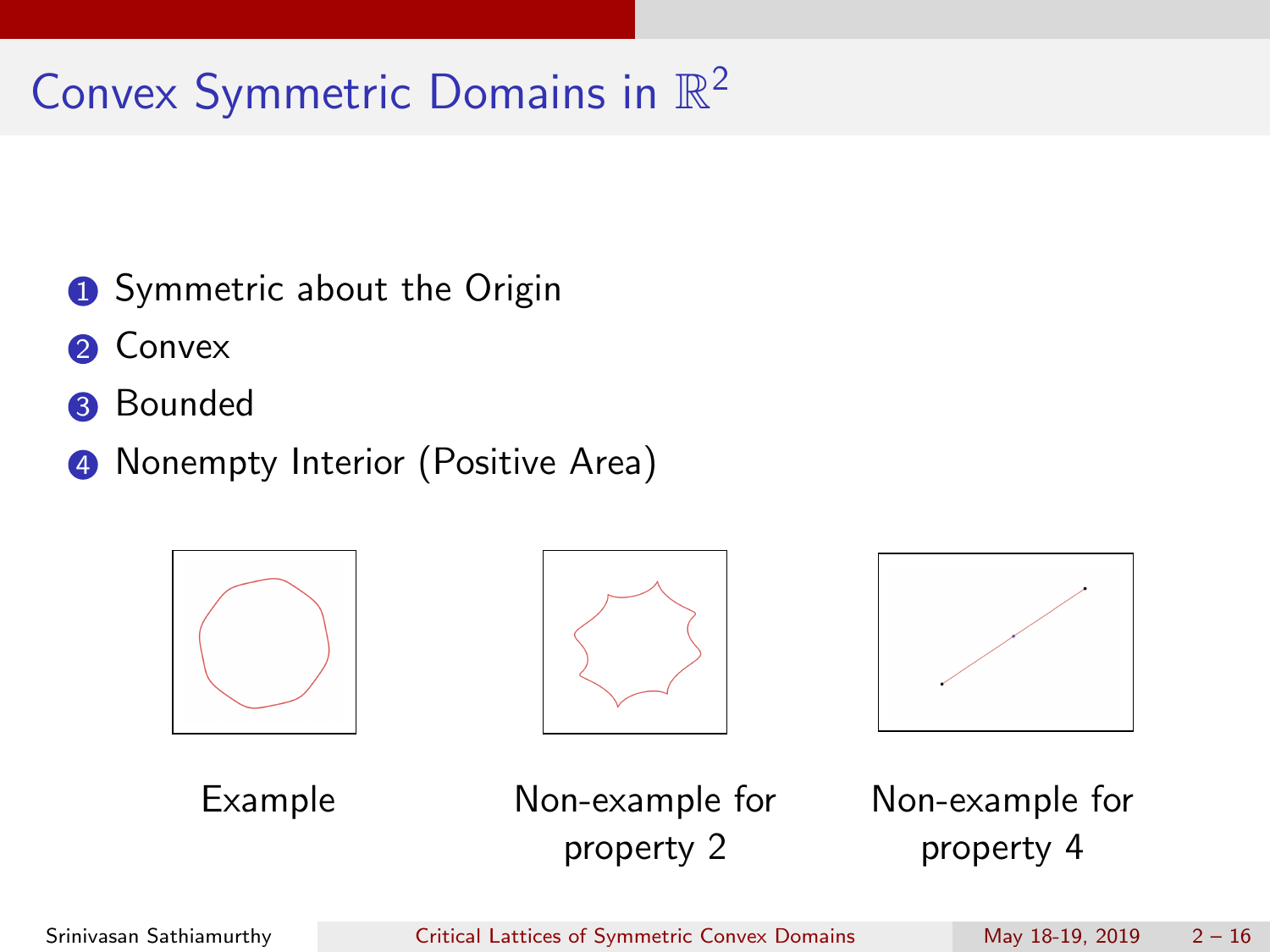## **Lattices**

• Lattices in  $\mathbb{R}^2$ ,  $\Lambda$ : The points of  $\Lambda$  with basis  $\mathbf{a} = (\alpha_1, \alpha_2)$ ,  $\mathbf{b} = (\beta_1, \beta_2)$  is the set:

$$
\{u\cdot \mathbf{a}+v\cdot \mathbf{b}: u,v\in\mathbb{Z}\}.
$$

• Covolume, cov(Λ):

$$
cov(\Lambda) = |det(a, b)| = |\alpha_1 \cdot \beta_2 - \alpha_2 \cdot \beta_1|.
$$

A Lattice with two different bases and their fundamental domains.

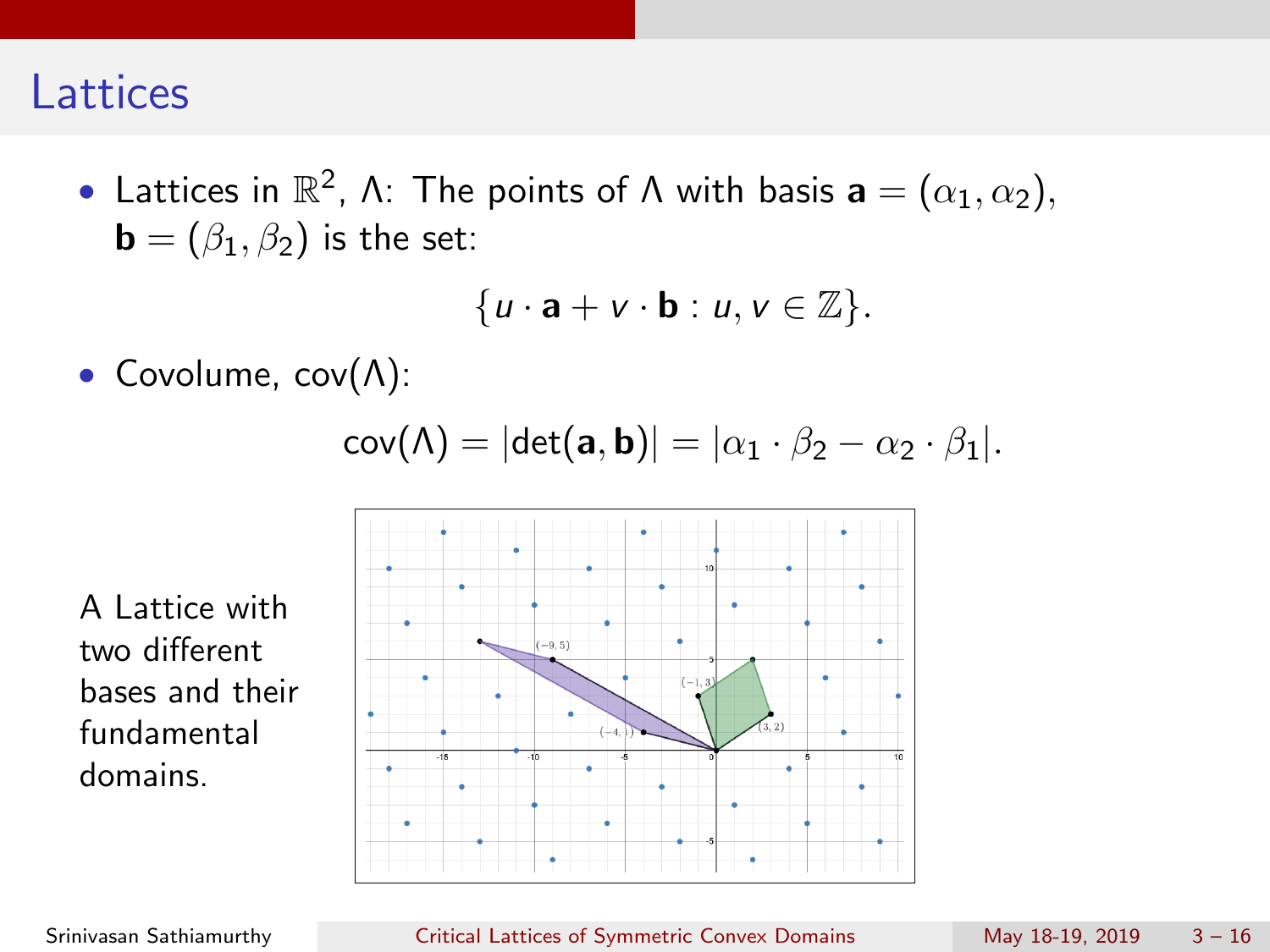## Admissible Lattices

- A lattice Λ is K-admissible if the only point in common with Λ and the interior of  $K$  is the origin.
- A is critical for K if

$$
\mathsf{cov}(\Lambda) = \underset{\text{$K$-admissible}}{\text{min}} \, \underset{\Lambda'}{\text{cov}(\Lambda')}.
$$

• Critical Value,  $\triangle K$ : For a K-critical Λ,  $\triangle K = \text{cov}(\Lambda)$ .



Srinivasan Sathiamurthy Critical Lattices of Symmetric Convex Domains May 18-19, 2019 4 – 16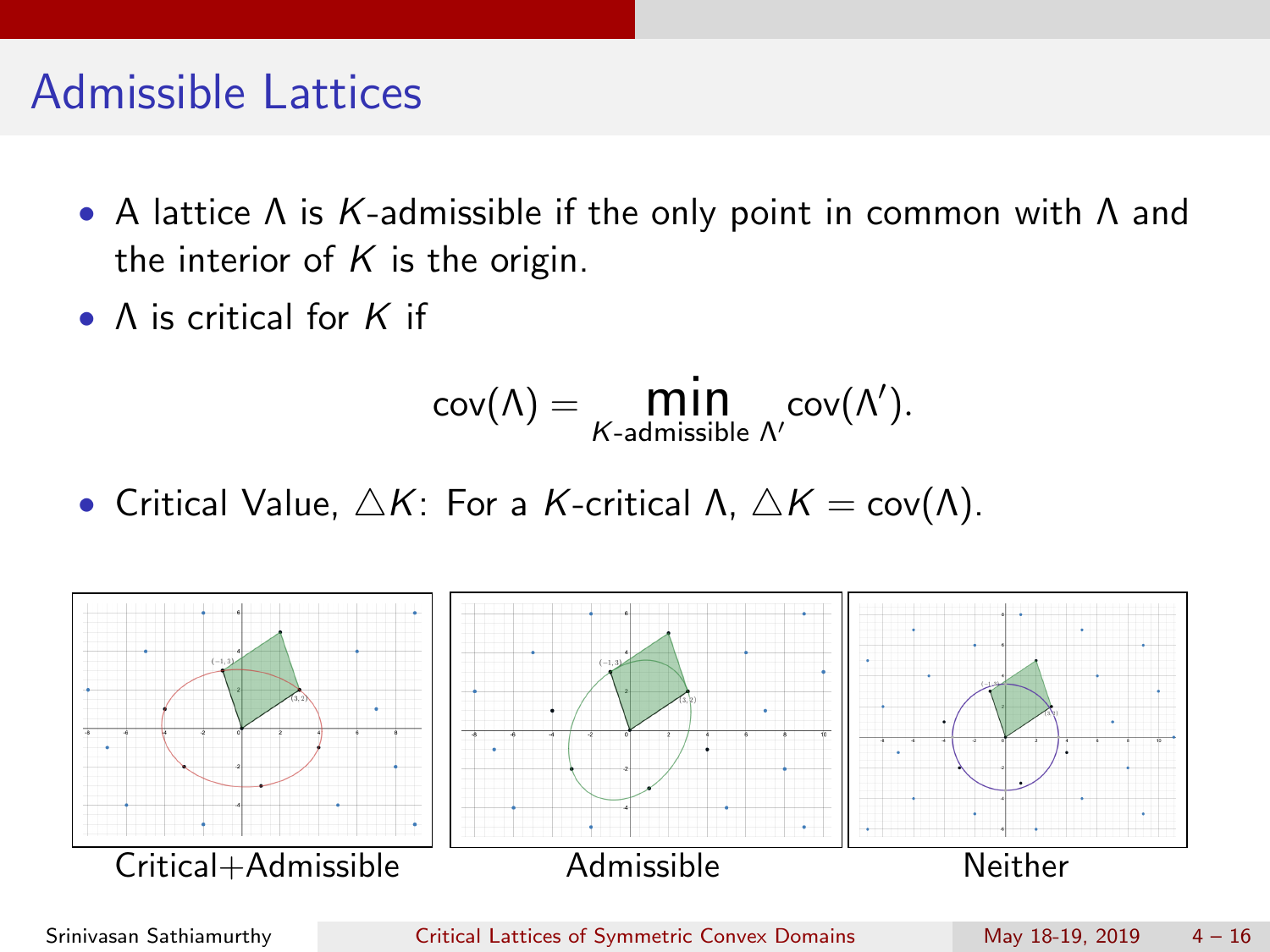# Parallelograms and Critical Lattices

### (Minkowski)

Any critical  $\Lambda$  contains three points  $P_1, P_2, P_3$  on the boundary C of K such that  $OP_1P_2P_3$  is a parallelogram.

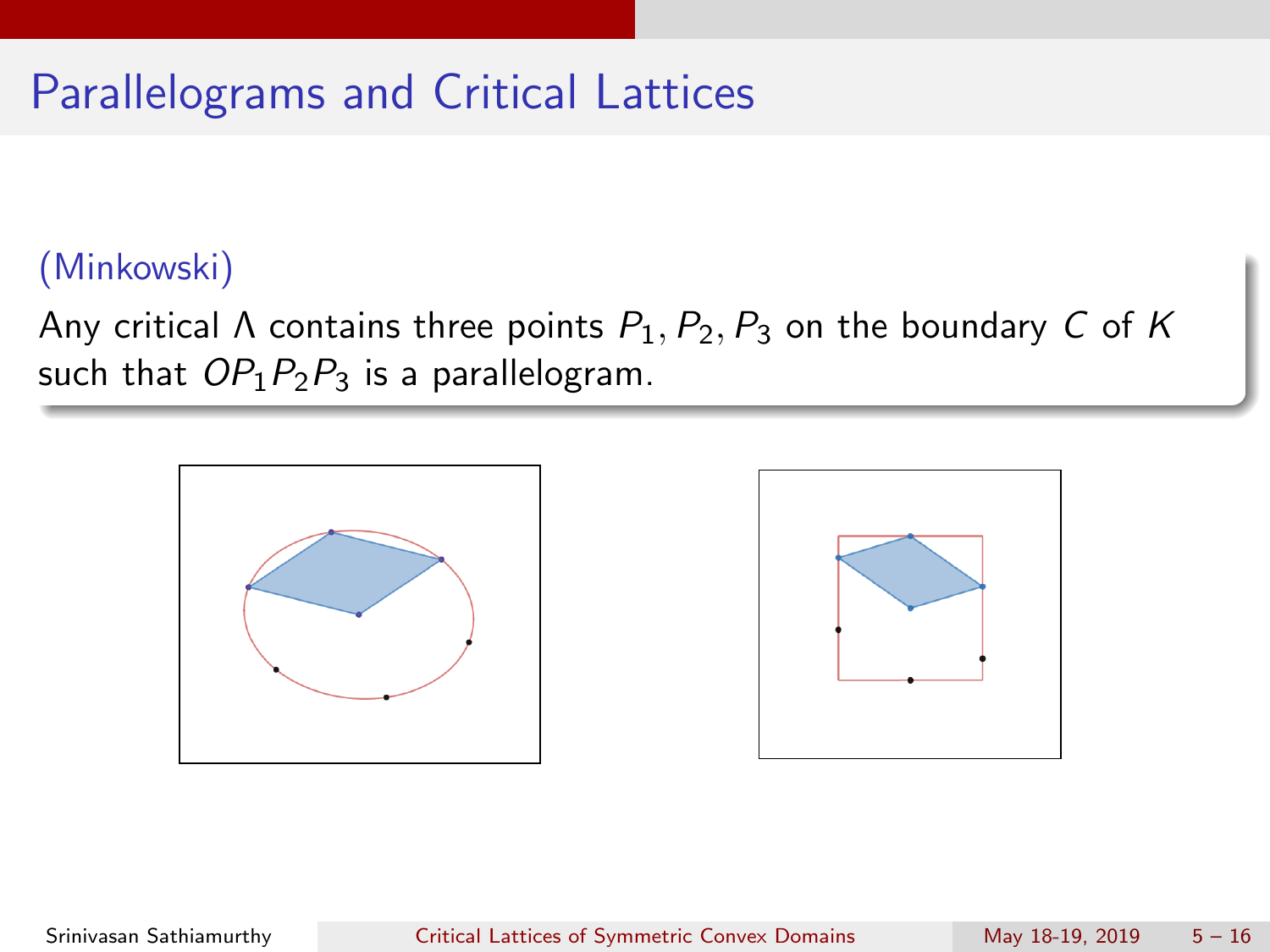•  $\Lambda_{\theta}$  : Let  $P'_{\theta}$  be any point in  $\{C \cap (C + P_{\theta})\}$ . Then

$$
\Lambda_{\theta}:=\big\langle P_{\theta},P'_{\theta}\big\rangle.
$$

•  $\Lambda_{\theta}$  is always K-admissible.



Srinivasan Sathiamurthy Critical Lattices of Symmetric Convex Domains May 18-19, 2019 6 - 16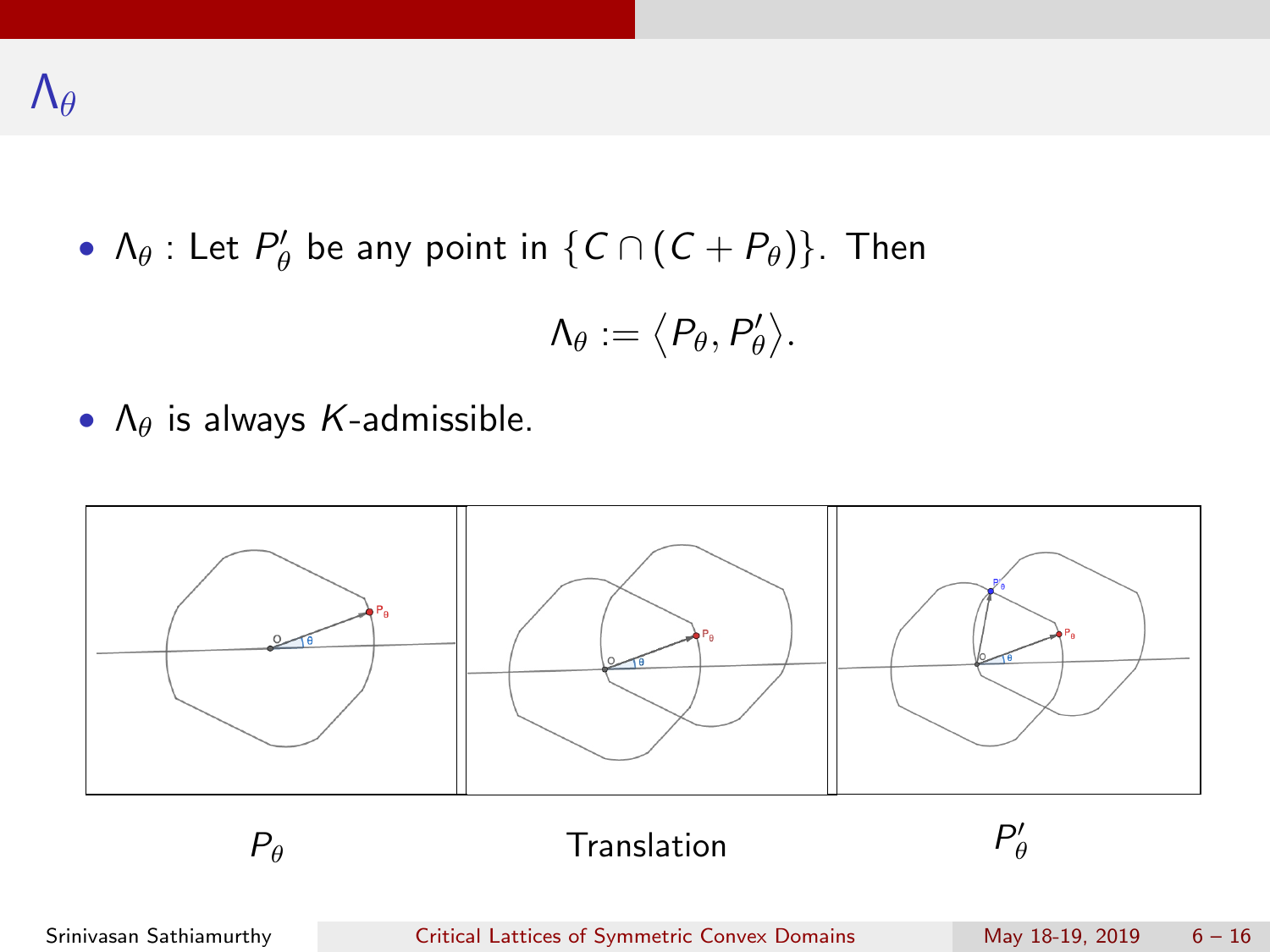# Λ<sup>θ</sup> and Critical Lattices

#### (Minkowski)

Λ is  $\kappa$ -critical if and only if  $\Lambda=\Lambda_{\theta_0}$  for some  $\theta_0$  and

$$
\mathsf{cov}(\Lambda_{\theta_0}) = \min_{0 \leq \theta < 2\pi} \mathsf{cov}(\Lambda_\theta).
$$



Srinivasan Sathiamurthy Critical Lattices of Symmetric Convex Domains May 18-19, 2019 7 - 16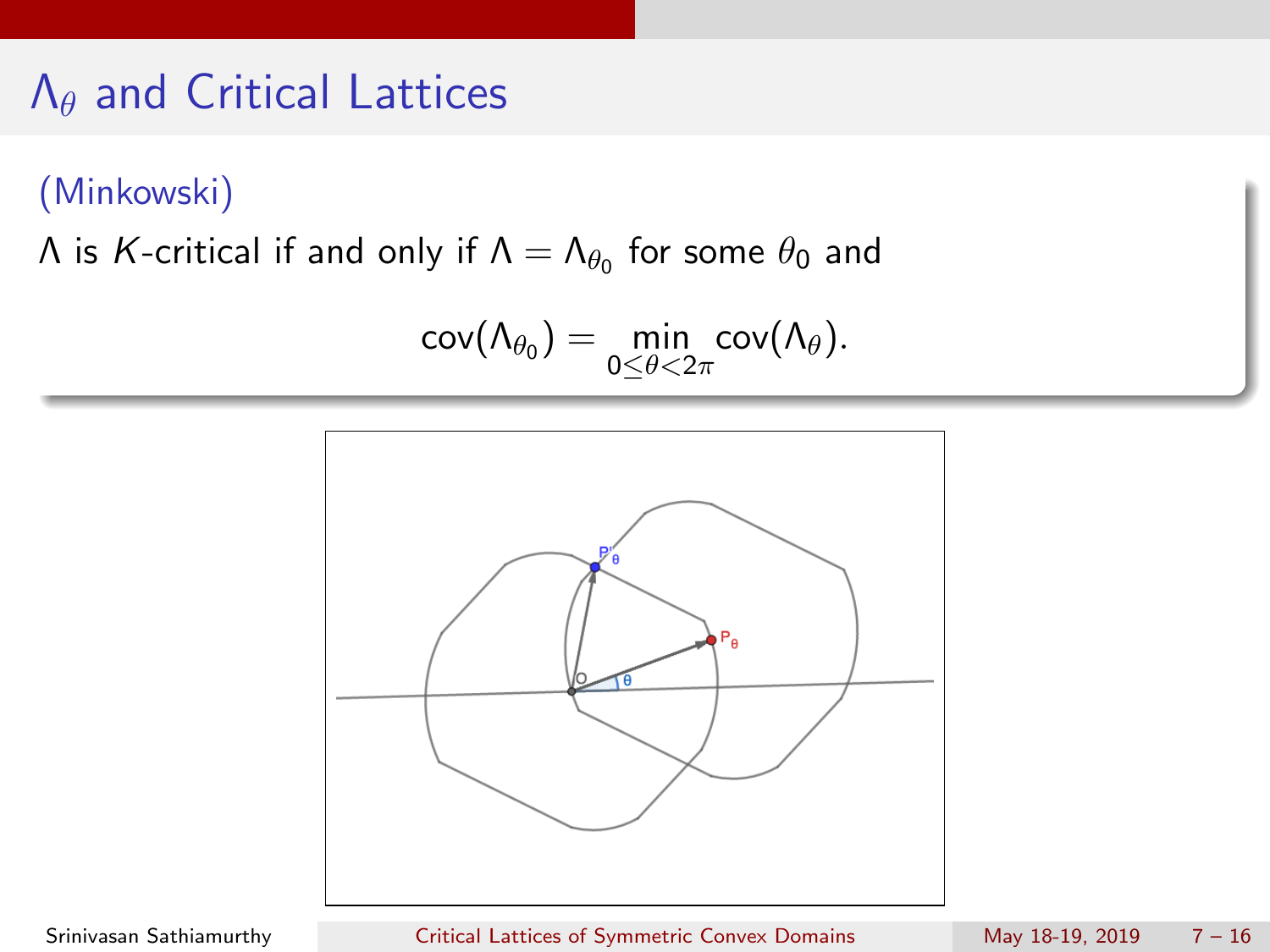# Question  $#1$

Question  $#1$ :

Over all  $K$ , what are the possibilities for set  $S(K) = \{ \theta \in [0, 2\pi] : cov(\Lambda_{\theta}) = \Delta K \}$ ?

- Examples in Literature: Ellipse, Parallelogram, Hexagon
- Using Minkowski's procedure, we calculated  $S(K)$  for many other shapes.



Srinivasan Sathiamurthy Critical Lattices of Symmetric Convex Domains May 18-19, 2019 8 – 16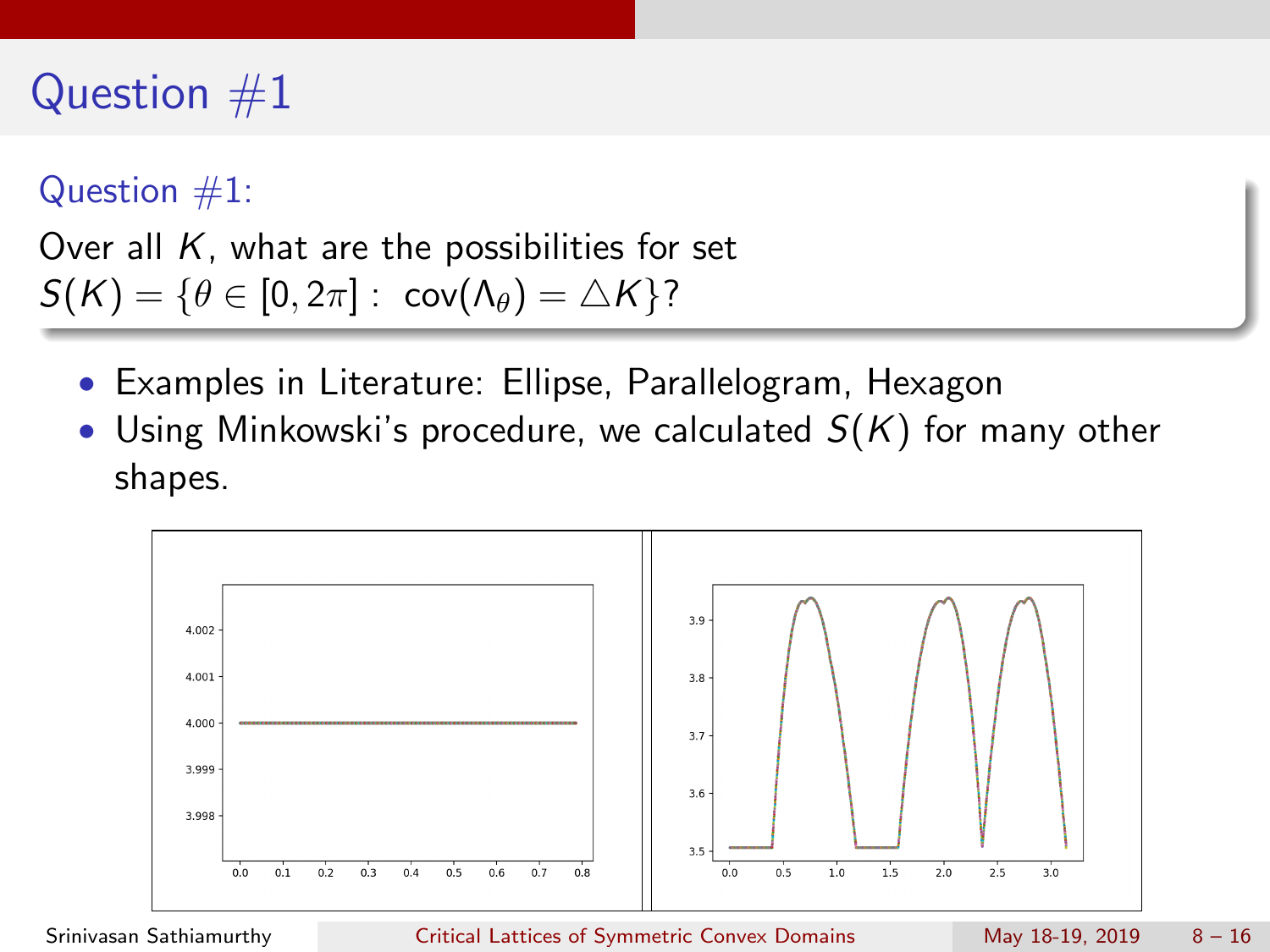# Regular Polygons

When K are regular 6n-gons,  $S(K)$  consists of 6n distinct discrete points for  $n > 1$ .



Srinivasan Sathiamurthy Critical Lattices of Symmetric Convex Domains May 18-19, 2019 9 – 16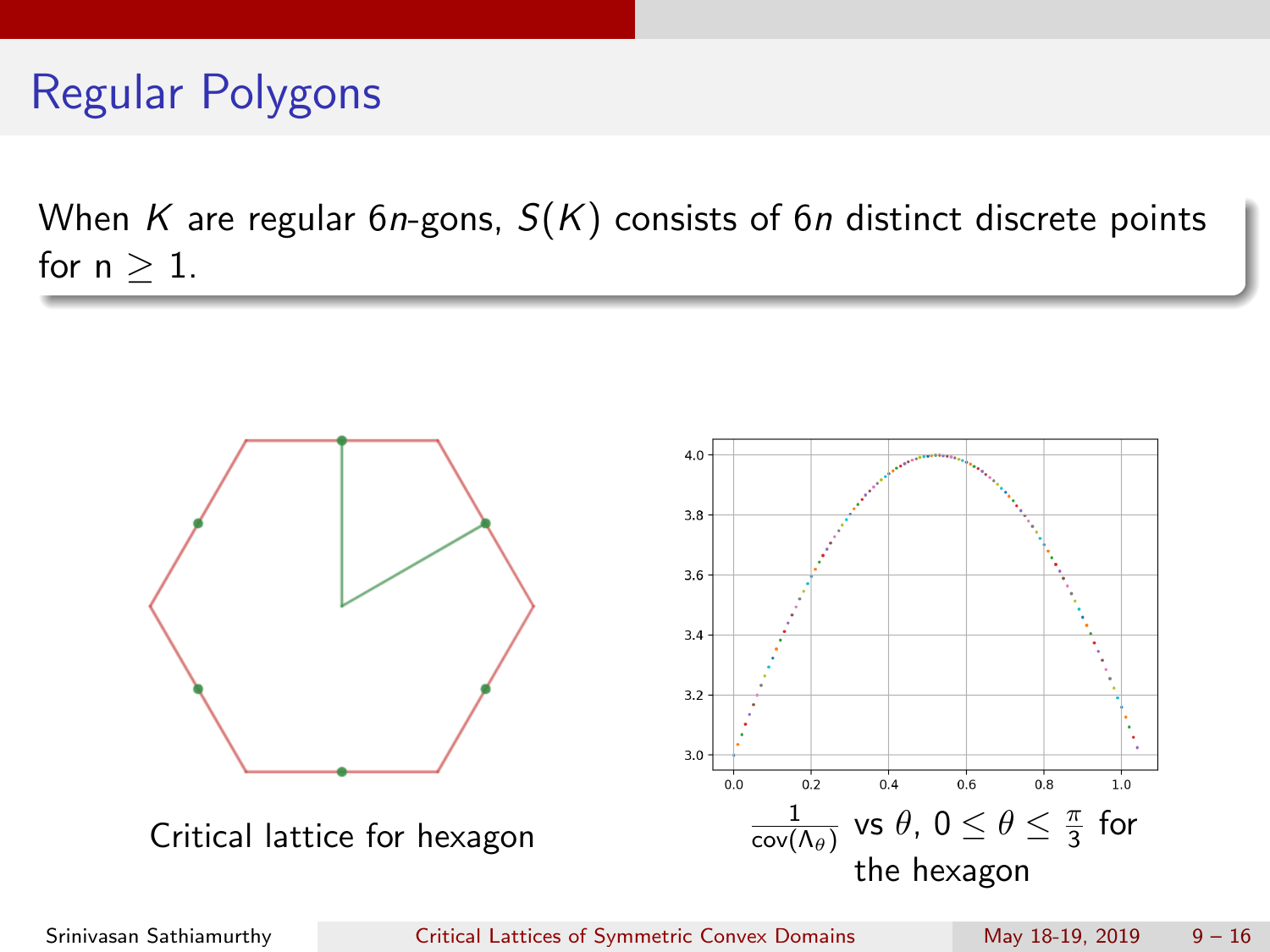### Theorem (S., R.)

For every closed set  $C \subset [0, \frac{\pi}{3}]$  $\frac{\pi}{3}$ ], there exists a K such that

$$
S(K)=\bigcup_{i=0}^6\big(C+\frac{i\pi}{3}\big).
$$

•  $S(K)$  is always closed.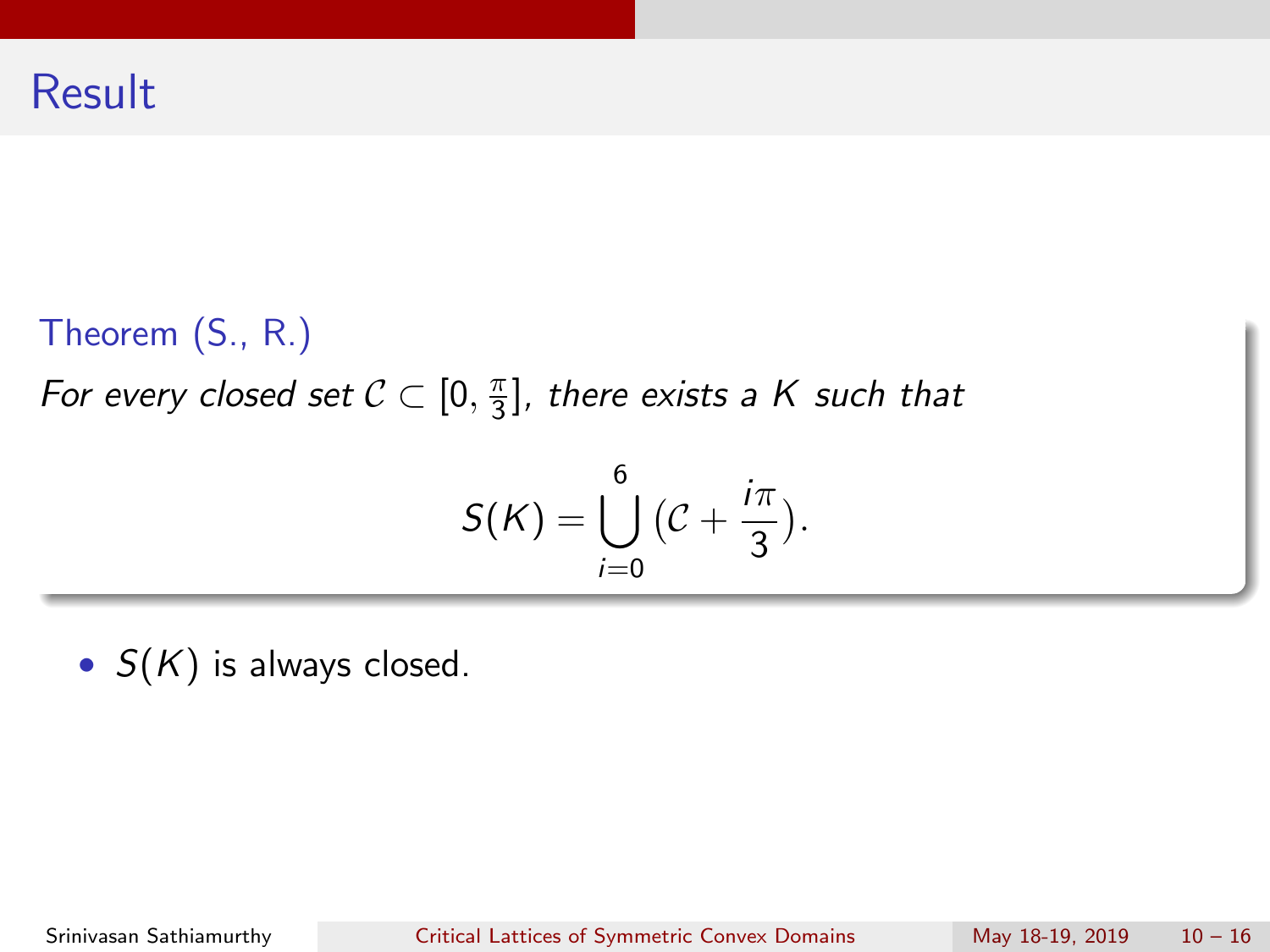# Cantor Set

- We considered pathological sets such as the Cantor set.
- Cantor set is the limit of a process that eliminates the middle third in each interval for each iteration.
- We constructed the Cantor Shape in a similar manner

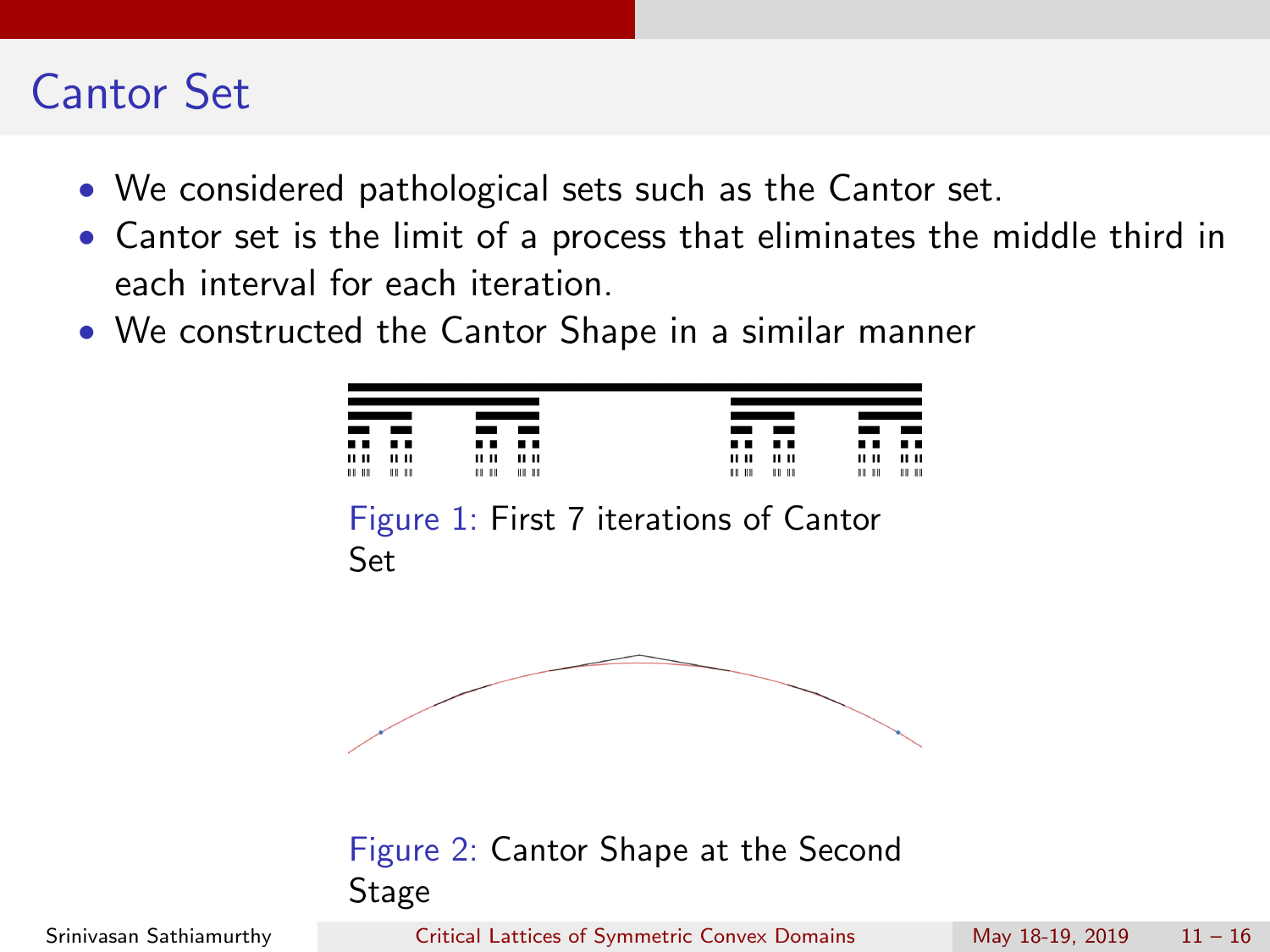# Sketch of Proof: Procedure

• 
$$
\mathcal{O} = [0, \frac{\pi}{3}] \setminus \mathcal{C} = \bigcup_{i=0}^{n} (a_i, b_i).
$$

- $\bullet\,$  For each interval  $(a_i,b_i),$  we create a bump using the tangents at angles  $a_i$  and  $b_i$ .
- Translate  $(a_i, b_i)$  by  $\frac{\pi}{3}$  and repeat for each of the other  $\frac{1}{6}$ -arcs of the shape.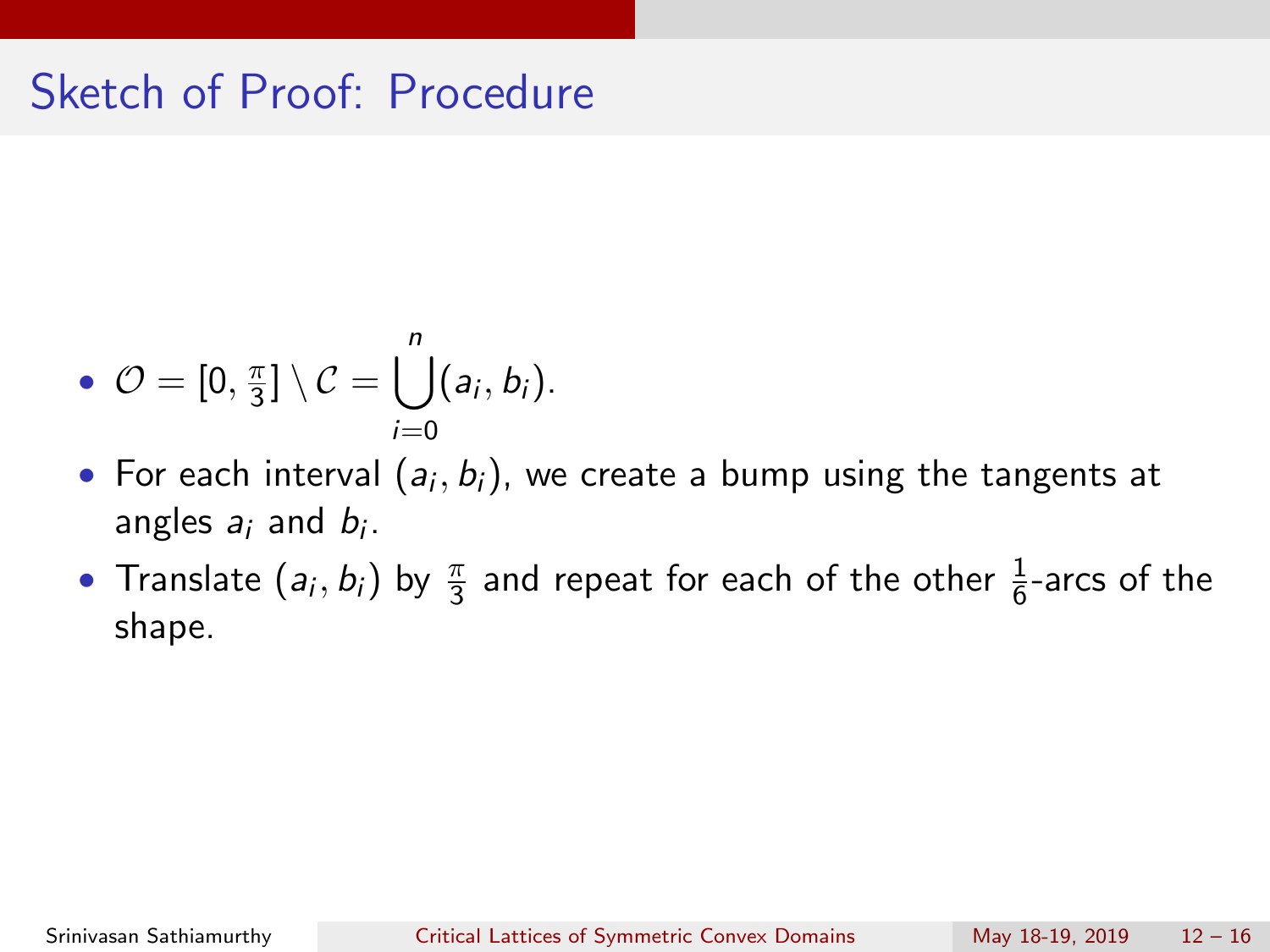# Sketch of Proof: Diagram



Srinivasan Sathiamurthy Critical Lattices of Symmetric Convex Domains May 18-19, 2019 13 – 16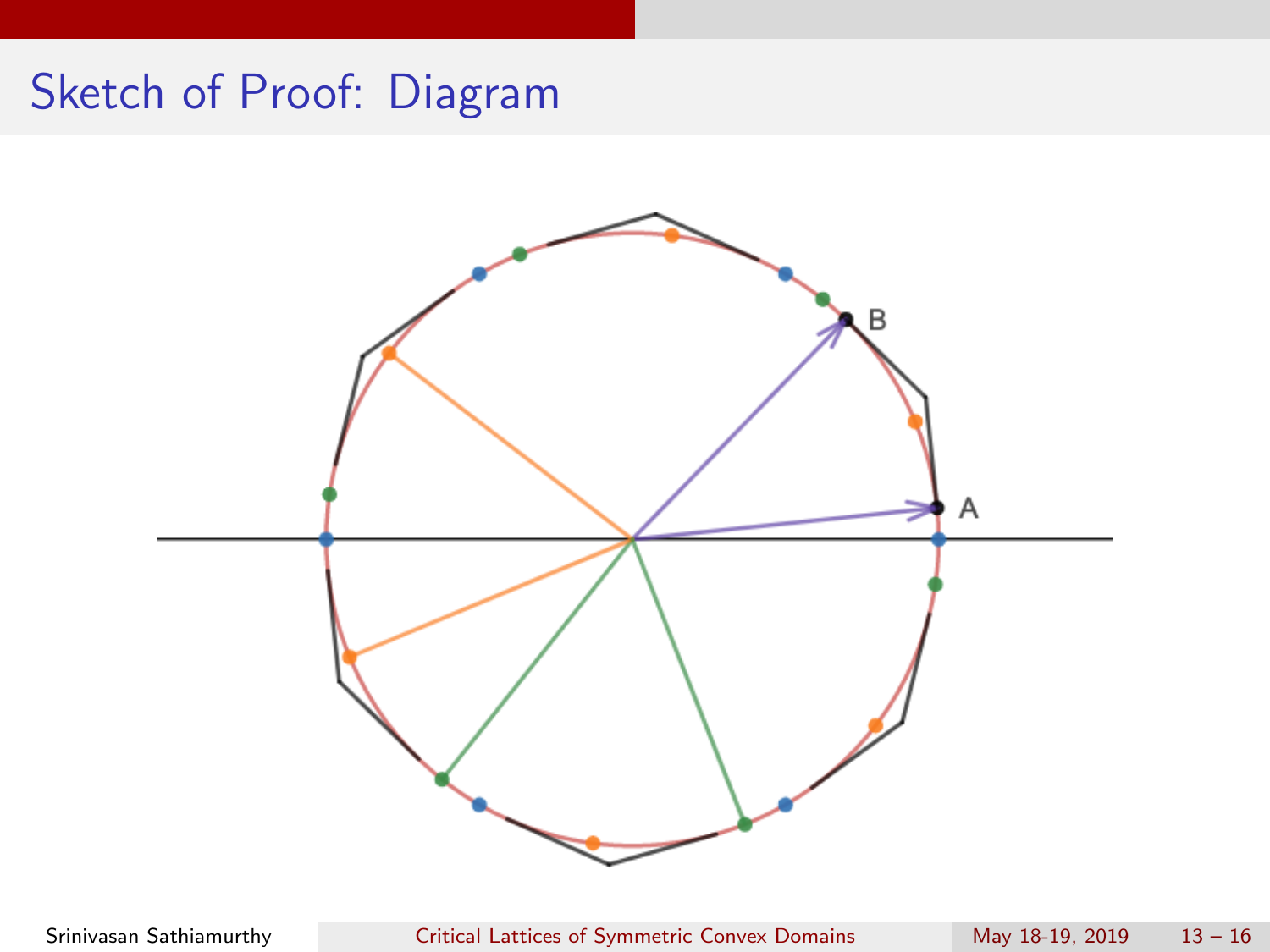# Future Work: Lattice Packings

 $Q(K)$ 

$$
Q(K)=\frac{V(K)}{\triangle K}
$$

### Connection to Packings

Q(K) is called the packing density since it is related to the most economical way to pack the plane with copies of  $K$  so that their centers form a lattice.





Srinivasan Sathiamurthy Critical Lattices of Symmetric Convex Domains May 18-19, 2019 14 – 16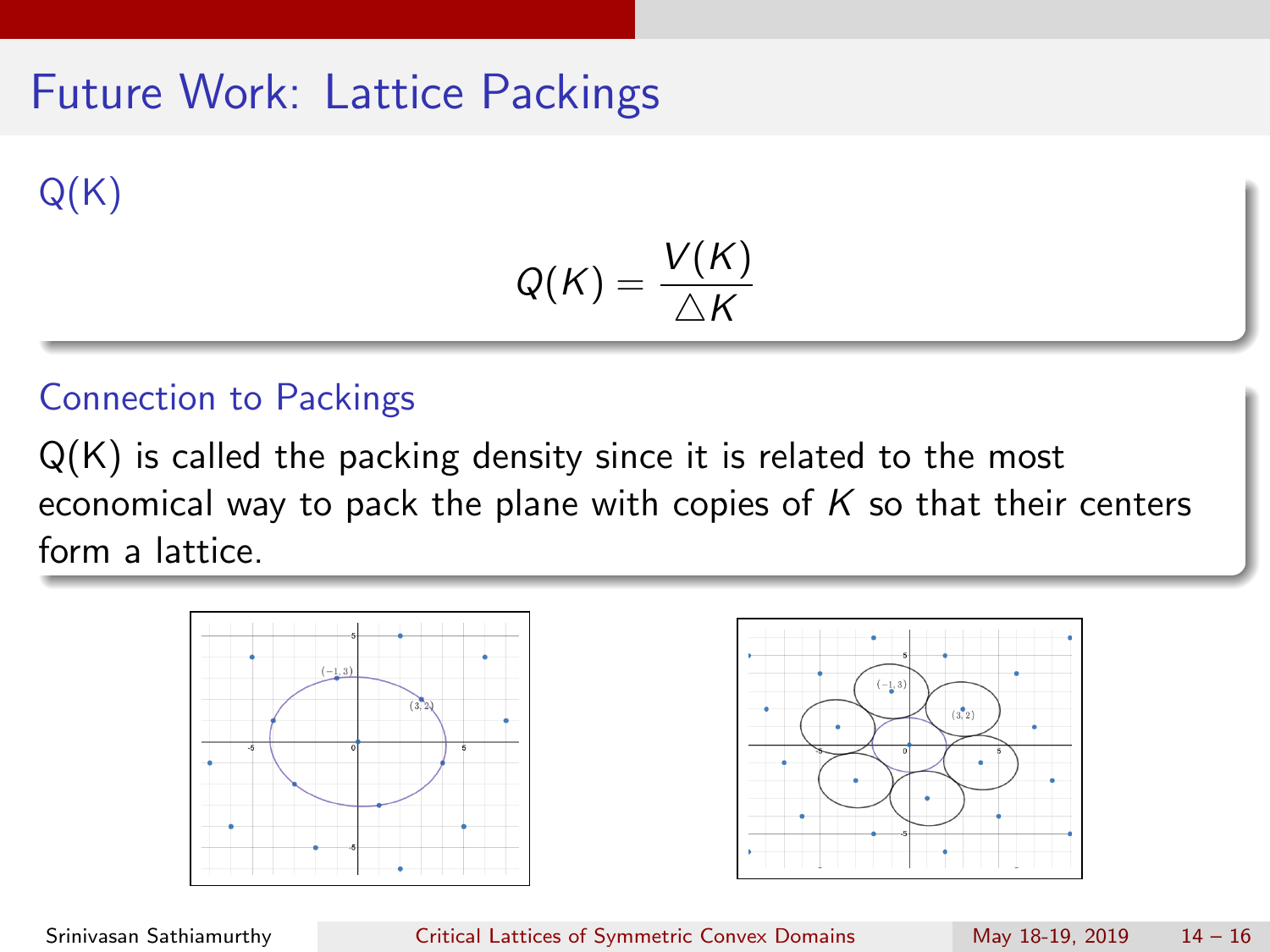# Future Work: Known Results

```
Theorem (Minkowski)
Q(K) \leq 4
```
Theorem (Mahler)  $Q(K) \geq$ √ 12

Question  $#2$ : What are all the domains with the worst packing densities?

Srinivasan Sathiamurthy Critical Lattices of Symmetric Convex Domains May 18-19, 2019 15 – 16